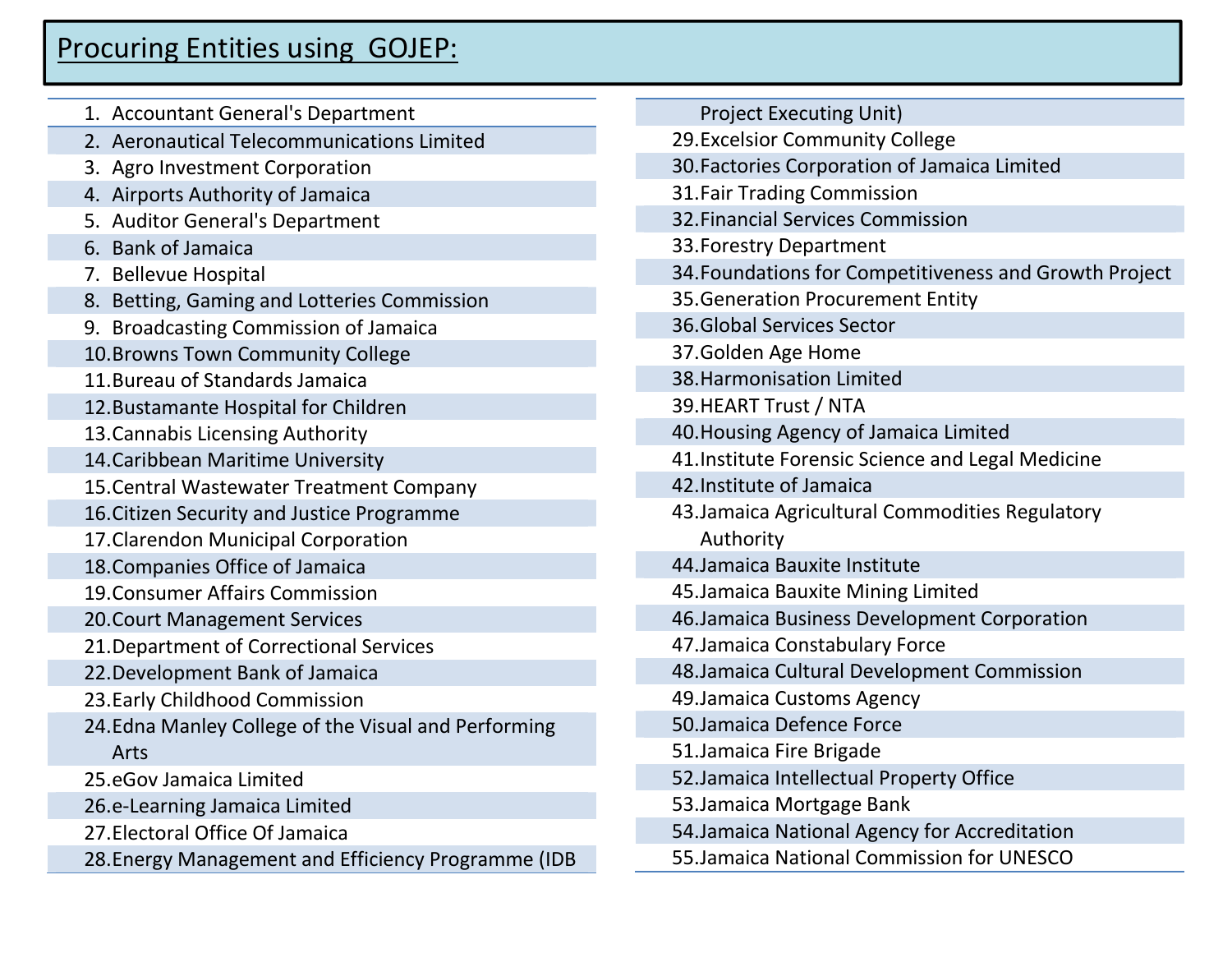| 56. Jamaica Promotions Corporation                       | 82. Ministry of Tourism                            |  |
|----------------------------------------------------------|----------------------------------------------------|--|
| 57. Jamaica Social Investment Fund                       | 83. Ministry of Transport and Mining               |  |
| 58. Jamaica Special Economic Zone Authority              | 84. Moneague College                               |  |
| 59. Jamaica Tourist Board                                | 85. Montego Bay Community College                  |  |
| 60. Jamaica Ultimate Tyre Company Limited-PE             | 86. Montego Bay Convention Center                  |  |
| 61. Jamaica Urban Transit Company                        | 87. MPM Waste Management                           |  |
| 62. Kingston and St. Andrew Health Services              | 88. National Chest Hospital                        |  |
| 63. Kingston and St. Andrew Municipal Corporation        | 89. National College for Educational Leadership    |  |
| 64. Kingston and St. Andrew Parish Library Network       | 90. National Education Inspectorate                |  |
| 65. Kingston Public Hospital                             | 91. National Education Trust                       |  |
| 66. Linstead Hospital                                    | 92. National Environment and Planning Agency       |  |
| 67. MANAGEMENT INSTITUTE FOR NATIONAL                    | 93. National Export Import Bank of Jamaica Limited |  |
| <b>DEVELOPMENT</b>                                       | 94. National Family Planning Board                 |  |
| 68. Maritime Authority of Jamaica                        | 95. National Health Fund                           |  |
| 69. Ministry of Agriculture and Fisheries                | 96. National Housing Trust                         |  |
| 70. Ministry of Culture, Gender, Entertainment and Sport | 97. National Irrigation Commission                 |  |
| 71. Ministry of Economic Growth and Job Creation         | 98. National Land Agency                           |  |
| 72. Ministry of Education, Youth and Information         | 99. National Library of Jamaica                    |  |
| 73. Ministry of Finance and the Public Service           | 100.<br><b>National Registration Unit</b>          |  |
| 74. Ministry of Foreign Affairs and Foreign Trade        | 101.<br>National Solid Waste Management Authority  |  |
| 75. Ministry of Health and Wellness                      | 102.<br><b>National Water Commission</b>           |  |
| 76. Ministry of Housing Urban Renewal Environment and    | 103.<br><b>National Works Agency</b>               |  |
| <b>Climate Change</b>                                    | 104.<br><b>NEPM Waste Management Limited</b>       |  |
| 77. Ministry of Justice                                  | North East Regional Health Authority<br>105.       |  |
| 78. Ministry of Labour and Social Security               | <b>Nutrition Products Limited</b><br>106.          |  |
| 79. Ministry of Local Government and Community           | Office of the Cabinet<br>107.                      |  |
| Development                                              | Office of The Children's Advocate<br>108.          |  |
| 80. Ministry of National Security                        | Office of the Government Trustee<br>109.           |  |
| 81. Ministry of Science, Energy and Technology           | 110.<br>Office of The Governor General and Staff   |  |
|                                                          |                                                    |  |